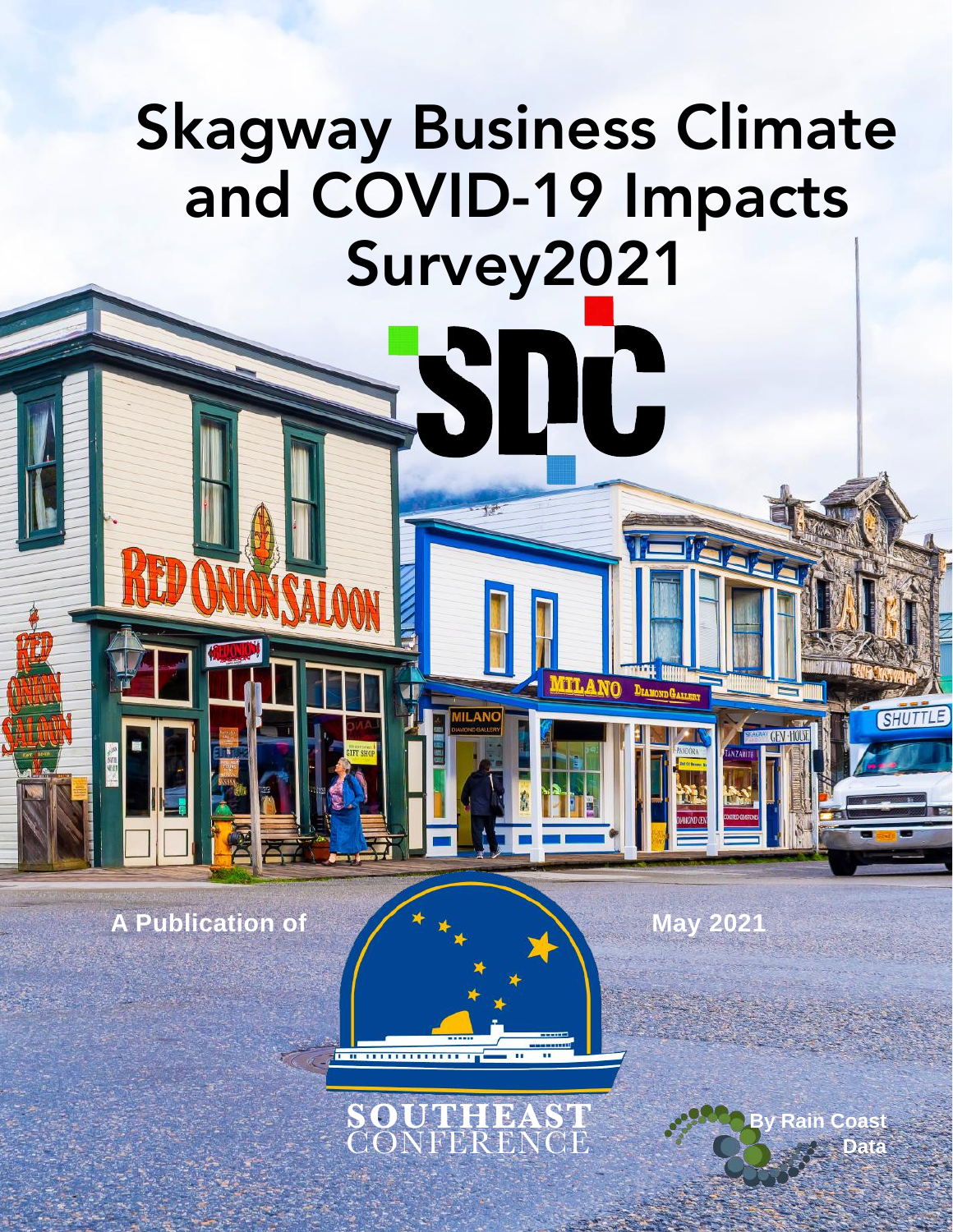## Table of Contents

|                                                                                                  | Page 10 |
|--------------------------------------------------------------------------------------------------|---------|
| • Estimate the percent revenue decline to your business due to COVID-19 Page 11                  |         |
| . Is your business at risk of closing permanently because of impacts caused by COVID-19? Page 12 |         |
| • What was the impact of relief funding to your organization? Page 13                            |         |
| • What does your business need funding for most moving forward? Page 15                          |         |

### Open Ended Responses …………………………..…………….……….. Page 16

*Please elaborate on how COVID-19 has impacted your organization. Looking forward what are your hopes or concerns? Are you refocusing on online services or remote employment? Are you changing the products you create to try to capture new markets?* 

#### **Survey created in partnership with**

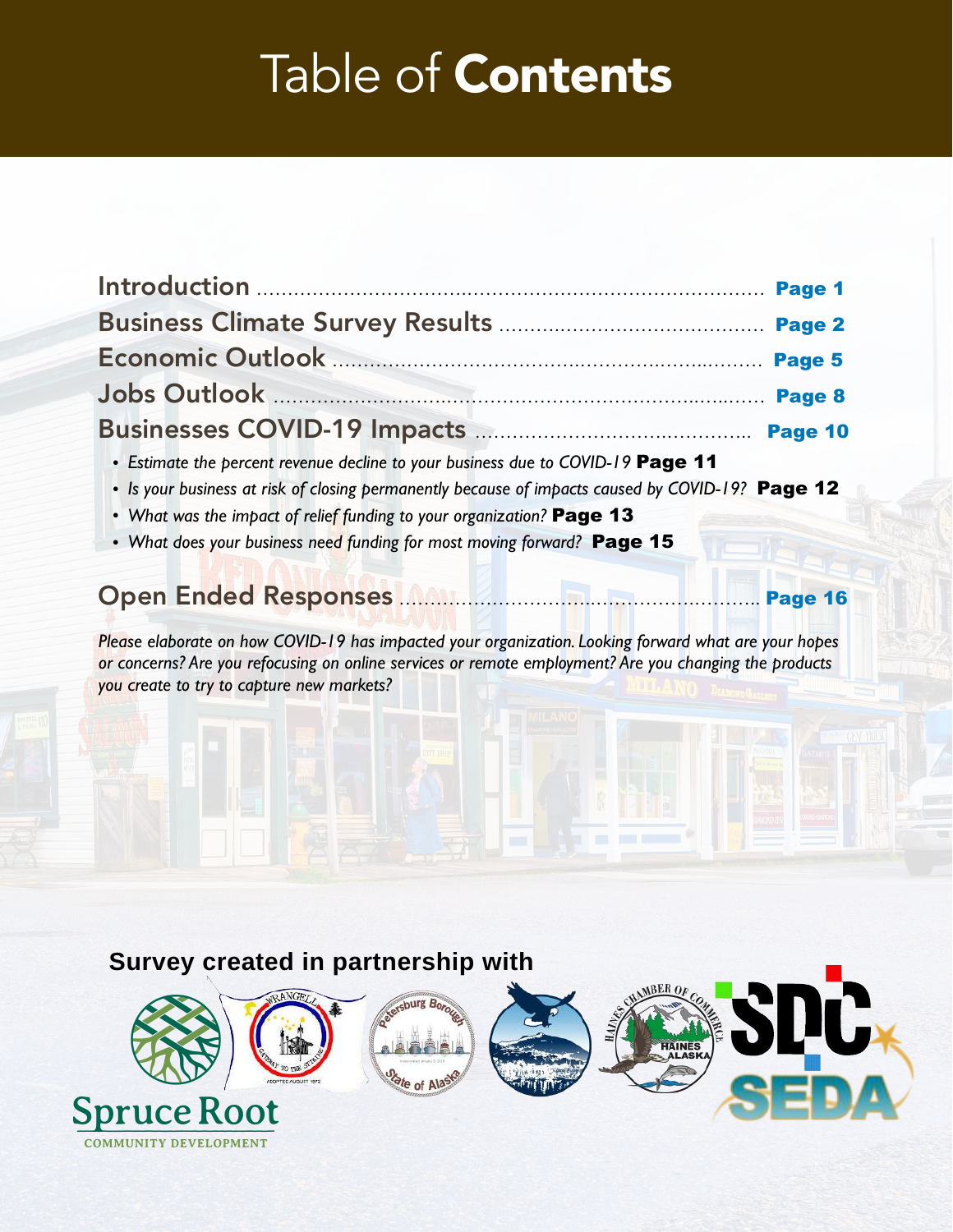## Skagway Alaska Business Survey Results 2021

Each year Southeast Conference conducts a regional business climate and investment survey in order to track Southeast Alaska business confidence on an annual basis. The results are analyzed by community and economic sector, allowing the data to be used to form projections regarding the economic direction of Southeast Alaska.

A breakout report for Skagway was developed in partnership with the Skagway Development Corporation. Rain Coast Data designed the survey instrument on behalf of this partnership.

The survey invited Southeast Alaska business owners and top managers to respond to 19 questions. The web-based survey was administered electronically from April 9th through April 23rd. A total of 73 Skagway business leaders participated. The results include the following key findings:

- Revenue Decline: On average, reporting businesses in the region lost 42% of their revenue due to COVID-19, while Skagway businesses are down 61% overall—the highest for any community in Southeast Alaska.
- Risk of Closure: Nearly a quarter of regional businesses are at risk of closing permanently or have already closed. In Skagway, a third of responding businesses say they are are at risk of closing, one of the highest rates in the region.
- Impact of Relief Funding: Skagway businesses were asked about the impact of the COVID-19 aid they received. Nearly half reported that they would have closed permanently without the pandemic relief dollars. A third said that the funding allowed their businesses to retain staff. A quarter of businesses used their relief funding to pivot their operation model to attract new customers, move online, or move into new markets.
- State of the Economy, and Outlook: Confidence in the Skagway business climate continues to be incredibly poor in the wake of COVID-19. Nearly all (97%) of respondents are concerned about the state of the economy, calling the business climate poor or very poor. A third of survey respondents expect their prospects to get worse or much worse over the next year, while 12% expect the outlook for their businesses to improve in the coming year.
- **Job Projections:** One-third of Skagway business leaders expect to maintain job levels in the coming year, 7% expect to add employees, while nearly a quarter expect to reduce staffing levels.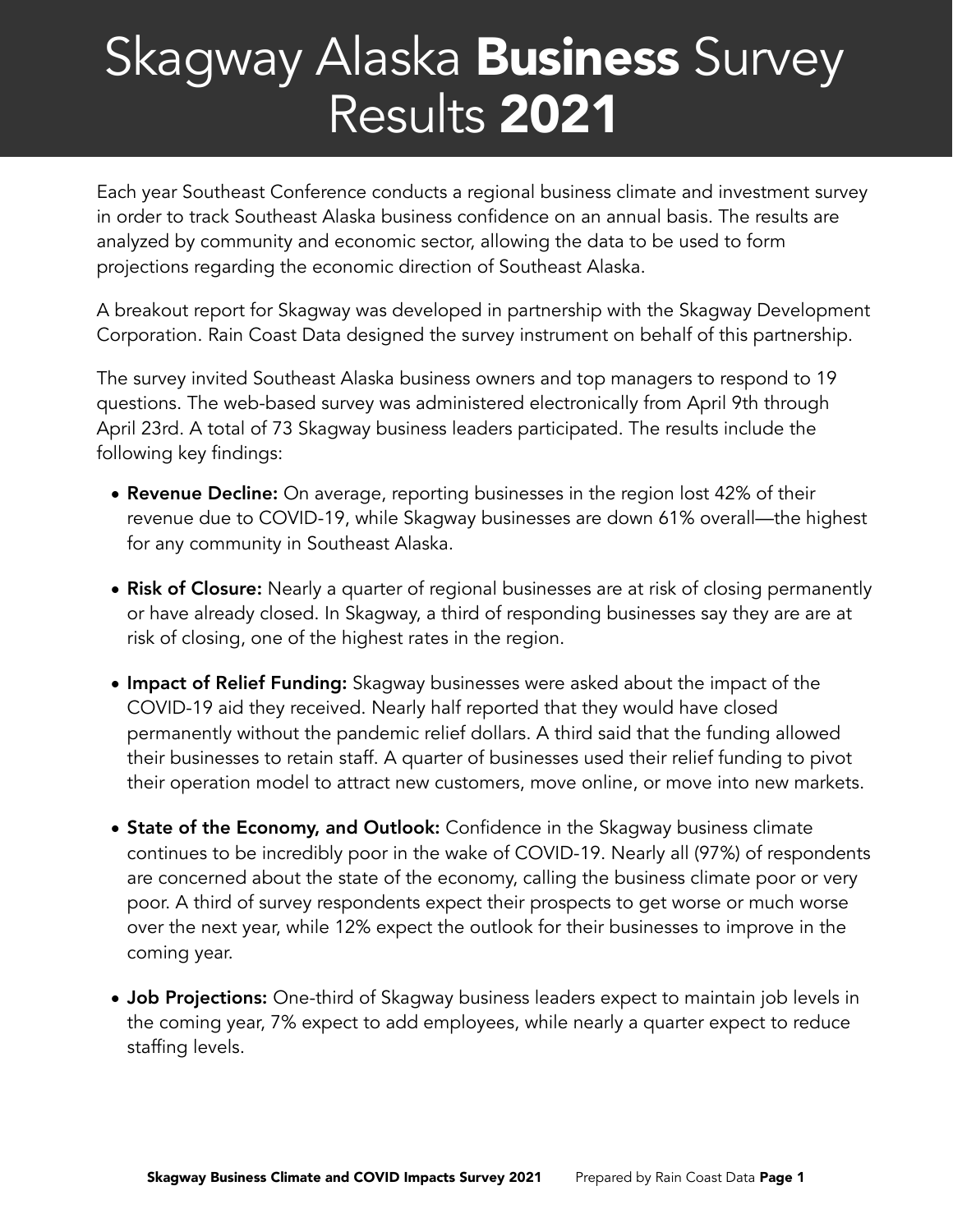## Skagway Business Climate Survey Results 2021

April 2021 Southeast Alaska: How do you view the overall business climate right now? 2% Positive / 97% Negative



#### Southeast Alaska Annual Business Climate Survey

In April of 2021, 73 Skagway Alaska business owners and top managers responded to Southeast Conference's Business Climate and Private Investment Survey.

#### How do you view the overall business climate right now: Skagway

Confidence in the Skagway business climate continues to be incredibly poor in the wake of COVID-19.

Nearly all (97%) respondents are concerned about the state of the economy, calling the business climate "poor" (28%) or "very poor" (69%). This has improved since last year when the "very poor" ratings in Skagway were 14 percent higher. Just two percent of business leaders called the Skagway business climate "good" in 2021 — the same as in 2020. No business leader called the overall business climate "very good."

Skagway businesses had the most negative perception of the overall economy, compared to all other regional communities.

While all sectors have a negative perspective on the current economy, those in the visitor and real estate sectors are most likely to say that the economy is *very* poor.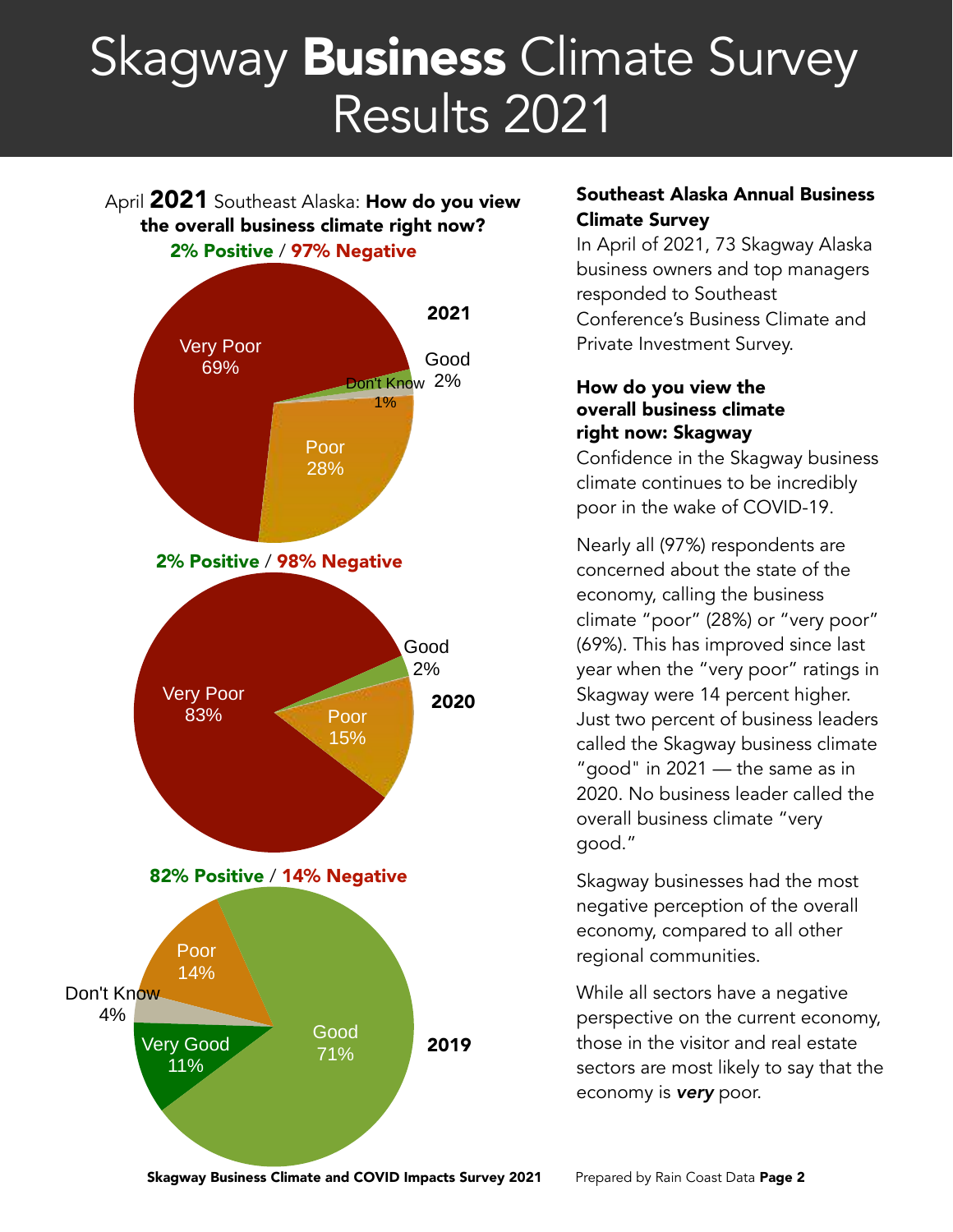# Skagway **Business** Climate Survey Results 2021: by Industry

The following graphic breaks out how the current Skagway business climate is viewed by each various sector. Usually such a breakout reveals significant differences between sectors. However, the 2021 breakout shows that no industry has escaped a significant negative impact due to COVID-19. Not all industries are shown, due to small sample sizes.



The "don't know" category has been excluded from this chart.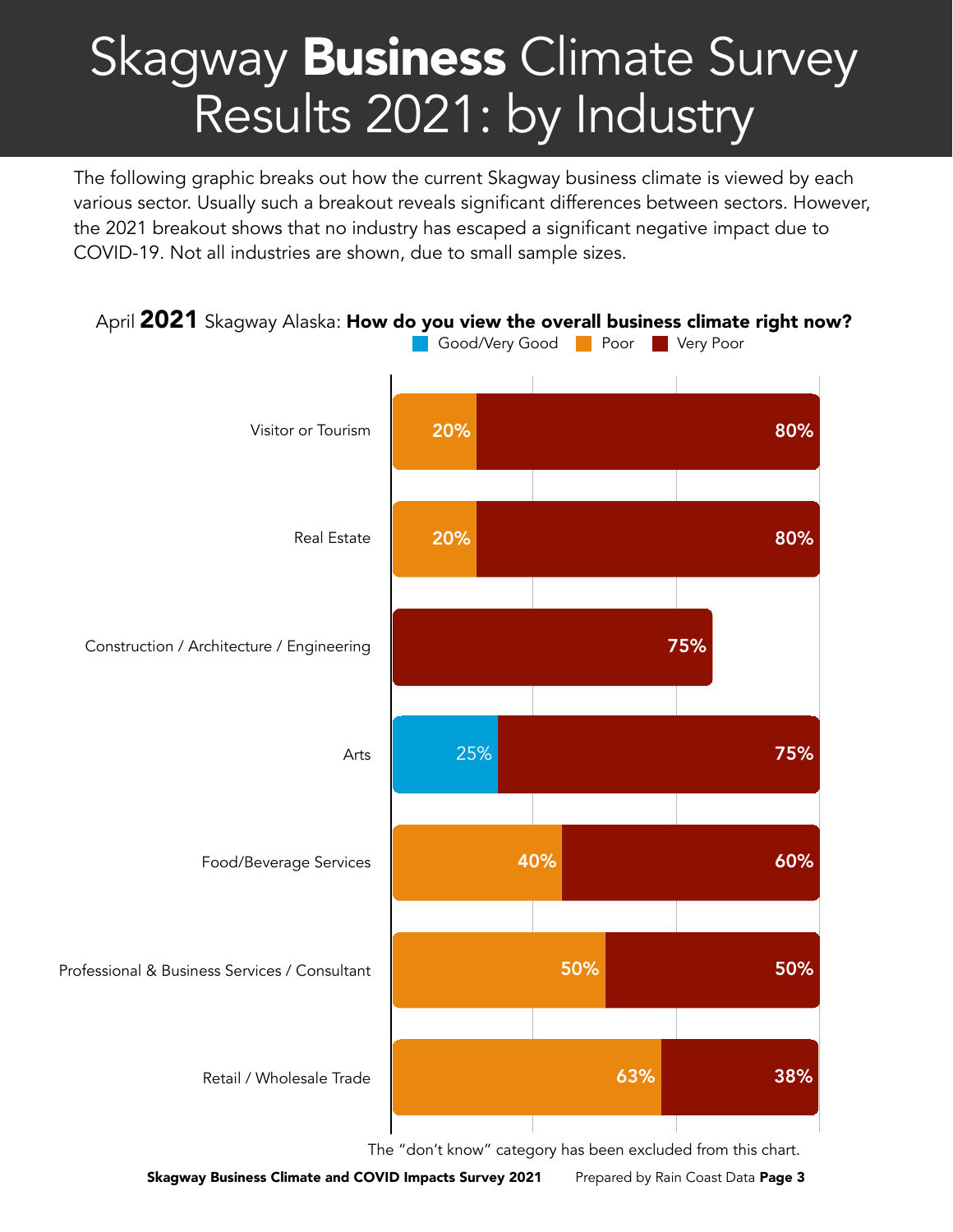## Southeast Business Climate Survey Results 2021: by Community

The graphic below shows how the current regional business climate is being experienced by business leaders in each community. While all communities are clearly suffering, Skagway has been the hardest hit, with 69% of businesses saying that the business climate is "very poor" followed by Ketchikan and Haines at 49%.



April 2021 Southeast Alaska: How do you view the overall business climate right now?

The "don't know" category has been excluded from this chart.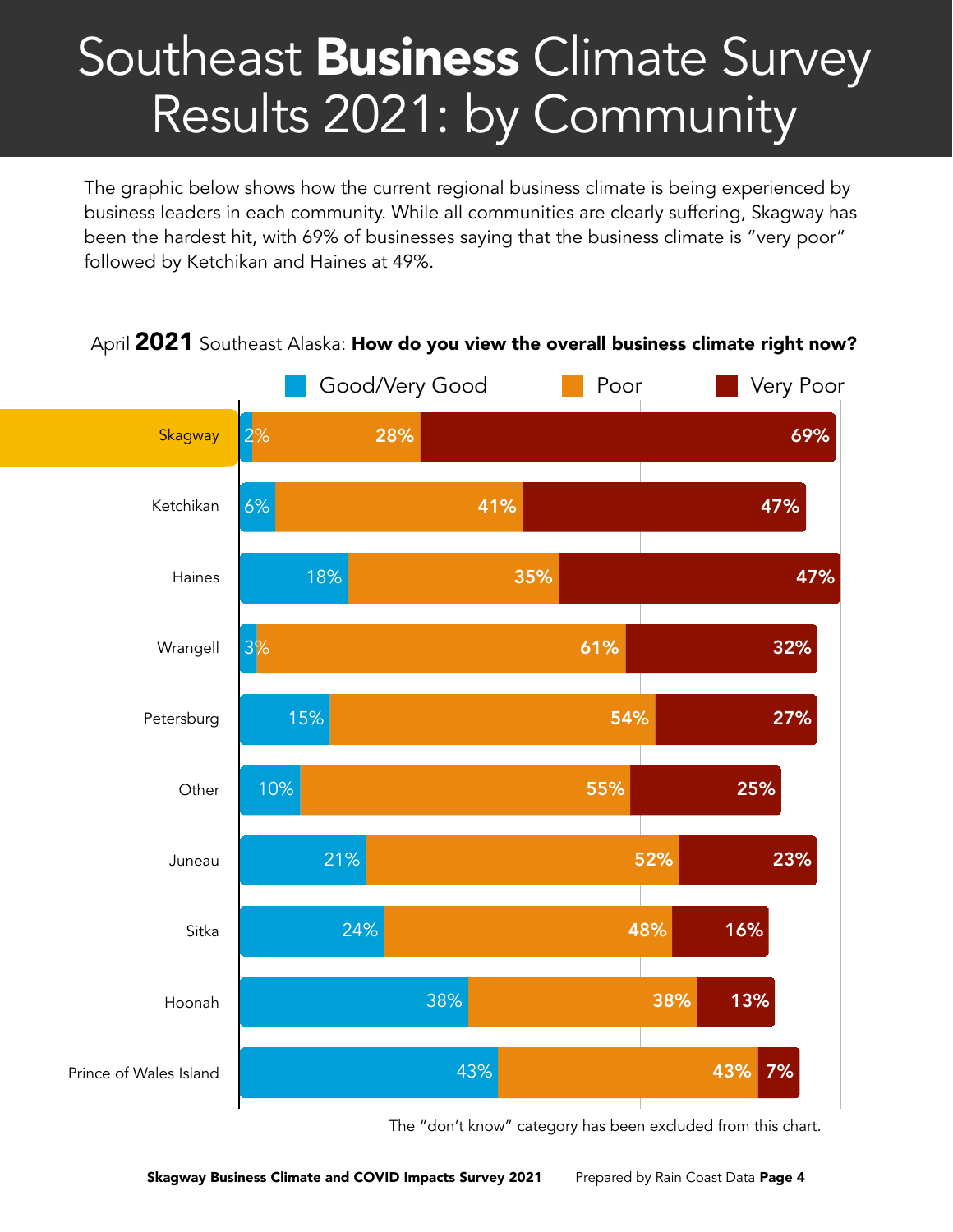# Skagway Economic Outlook

#### 22% Positive / 78% Negative



What is the economic outlook for your business/industry over the next year (compared to the previous year)?

#### Skagway Economic Outlook

Historically, the overall economic outlook for business leaders tends not to change much on an annual basis, however 2020 and 2021 are clearly exceptions. In 2021, 78% of businesses say the economic outlook for their business or industry over the next 12 months is negative.

A third of survey respondents expect their prospects to get even worse (19%) or much worse (14%) over the next year, while just 12% expect the outlook for their businesses to improve in the coming year.

Compared to all other communities in Southeast Alaska, Skagway has the most negative outlook, followed by Haines and Hoonah. Prince of Wales, Gustavus, and Sitka have the least negative outlooks.

Regionally, the mining sector's economic outlook is most positive moving into 2022, followed by the nonprofit and healthcare sectors. The real estate, food/beverage, and tourism sectors have the most negative outlooks looking forward.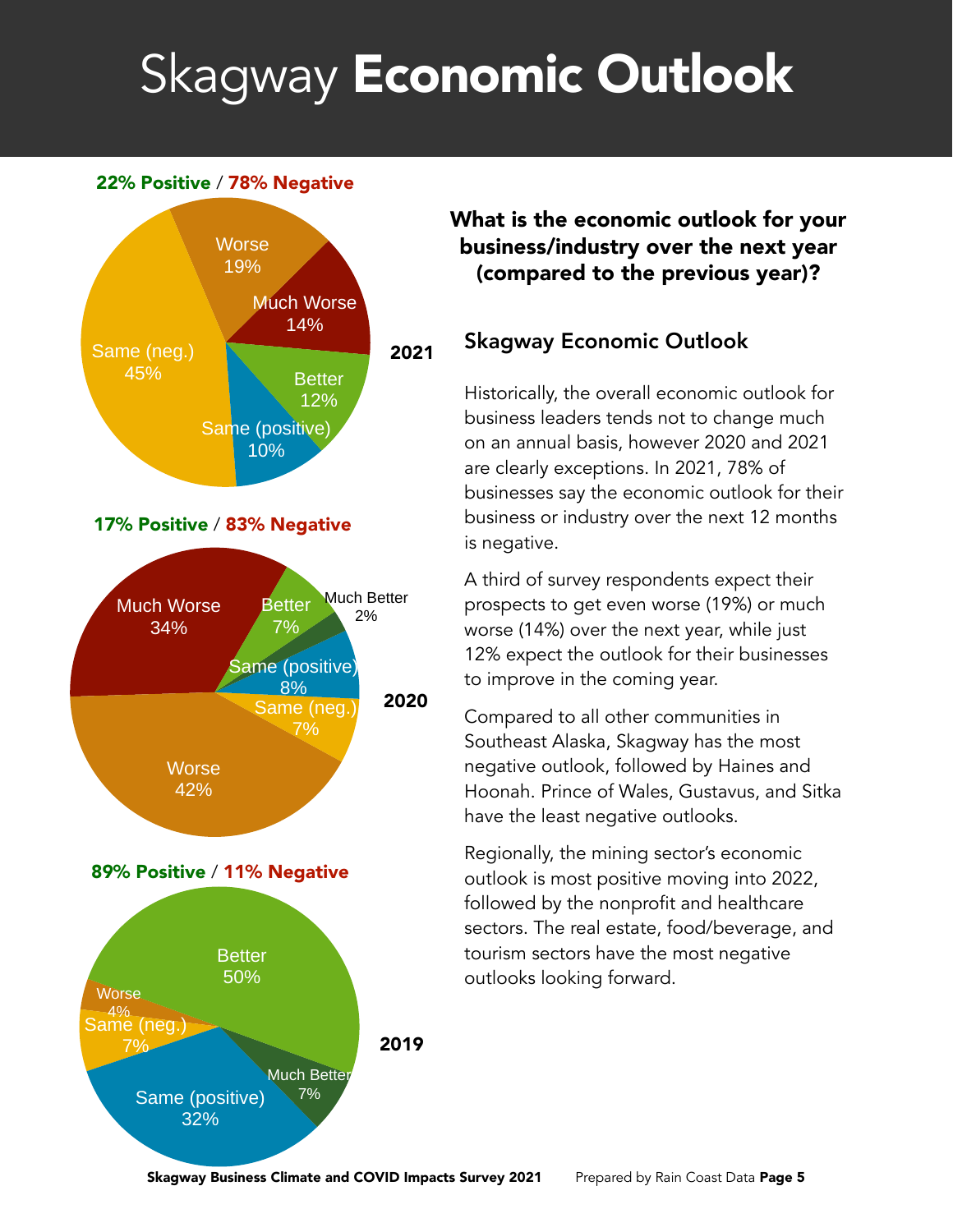# Southeast Economic Outlook: by Community and Industry

The below graphics show economic outlook breakdowns for the next year by industry as well as by community.

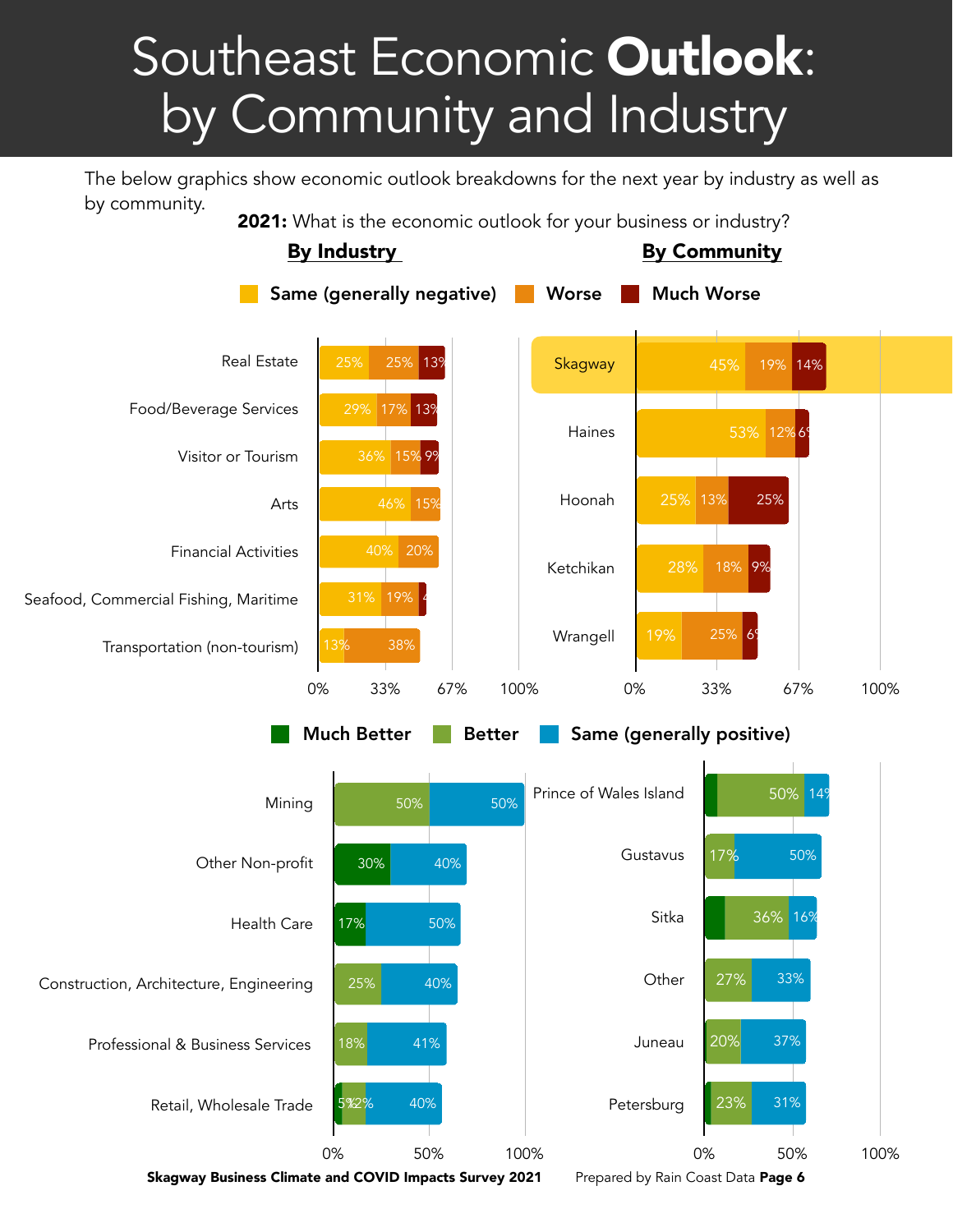# Southeast Economic Outlook: by Industry

The following table shows a detailed economic outlook by industry for the region as a whole. Skagway business leaders generally tracked along with regional averages.

In Skagway, those in the construction sector were the most pessimistic regarding the upcoming year, followed by a negative outlook by the food and beverage sector, while those in the arts were the most positive looking forward.

#### **What is the economic outlook for your business or industry? Regional Response Summary**

| Sector                                           | <b>Much</b><br><b>Better</b> | <b>Better</b> | Same<br>(generally<br>a positive<br>statement) | Same<br>(generally a<br>negative<br>statement) | <b>Worse</b> | <b>Much</b><br>Worse |
|--------------------------------------------------|------------------------------|---------------|------------------------------------------------|------------------------------------------------|--------------|----------------------|
| Mining                                           | 0%                           | 50%           | 50%                                            | 0%                                             | 0%           | 0%                   |
| Energy                                           | 0%                           | 0%            | 75%                                            | 25%                                            | 0%           | 0%                   |
| Other Non-profit                                 | 30%                          | 0%            | 40%                                            | 20%                                            | 0%           | 10%                  |
| <b>Health Care</b>                               | 17%                          | 0%            | 50%                                            | 0%                                             | 17%          | 17%                  |
| Alaska Native entity                             | 0%                           | 0%            | 67%                                            | 0%                                             | 33%          | 0%                   |
| Construction / Architecture /<br>Engineering     | 0%                           | 25%           | 40%                                            | 20%                                            | 5%           | 10%                  |
| Professional & Business<br>Services / Consultant | 0%                           | 18%           | 41%                                            | 18%                                            | 24%          | 0%                   |
| Retail / Wholesale Trade                         | 5%                           | 12%           | 40%                                            | 28%                                            | 14%          | 2%                   |
| Communications / Information<br>Technology       | 0%                           | 22%           | 33%                                            | 22%                                            | 11%          | 11%                  |
| Transportation (non-tourism)                     | 0%                           | 25%           | 25%                                            | 13%                                            | 38%          | 0%                   |
| Child Care, Education, Social<br>Services        | 0%                           | 25%           | 25%                                            | 50%                                            | 0%           | 0%                   |
| Seafood, Commercial Fishing,<br>Maritime         | 0%                           | 35%           | 12%                                            | 31%                                            | 19%          | 4%                   |
| Food/Beverage Services                           | 8%                           | 13%           | 21%                                            | 29%                                            | 17%          | 13%                  |
| Visitor or Tourism                               | 3%                           | 23%           | 15%                                            | 36%                                            | 15%          | 9%                   |
| <b>Financial Activities</b>                      | 0%                           | 0%            | 40%                                            | 40%                                            | 20%          | 0%                   |
| Arts                                             | 0%                           | 15%           | 23%                                            | 46%                                            | 15%          | 0%                   |
| <b>Real Estate</b>                               | 0%                           | 25%           | 13%                                            | 25%                                            | 25%          | 13%                  |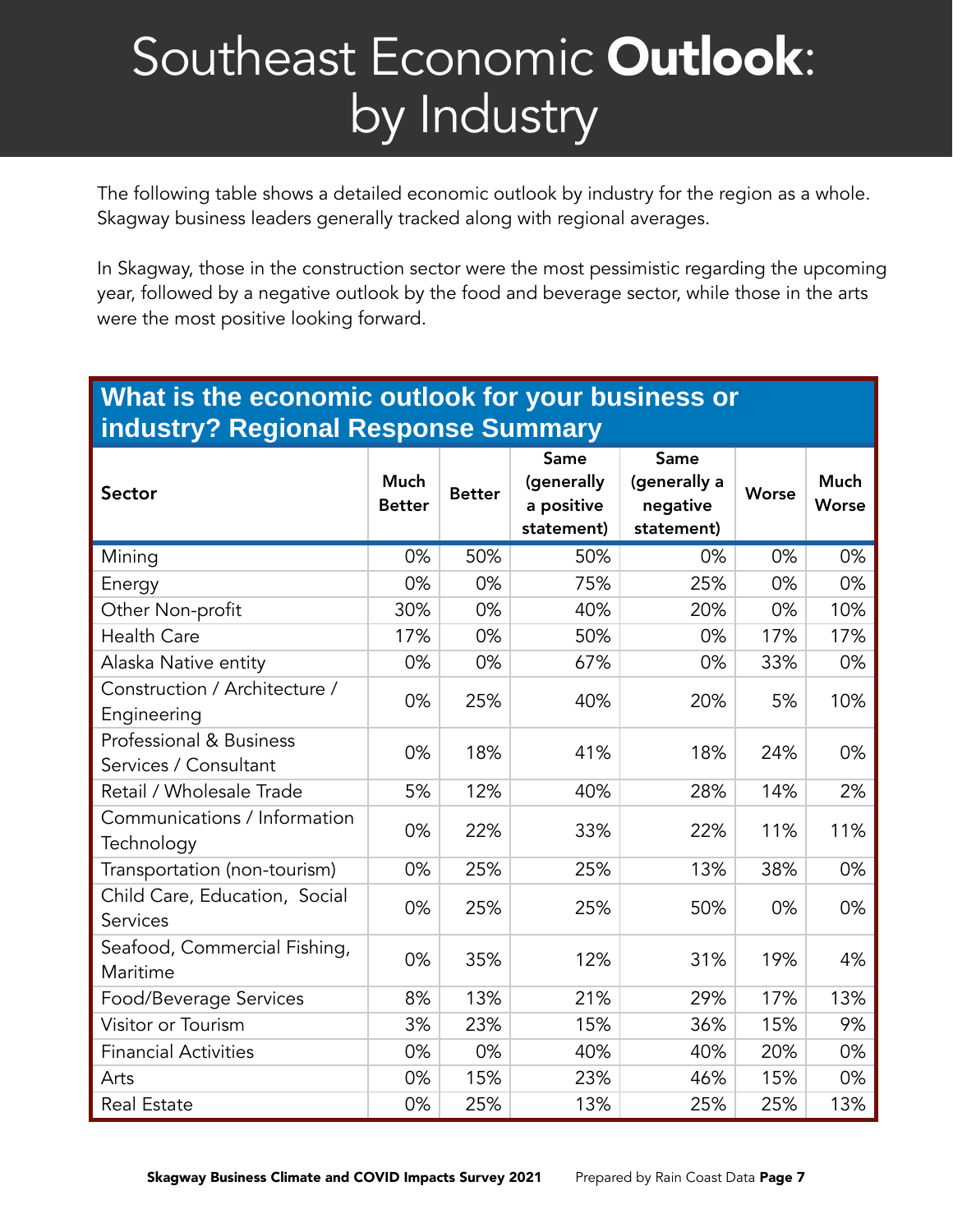### Skagway Jobs Projections in 2021 & 2022

#### 2021: Jobs Outlook



Over the next 12 months, do you expect your organization to add jobs, maintain jobs, reduce jobs, or are you unsure (For those business with staff)

#### Skagway employment changes in the next year

When asked about staffing expectations, one-third of Skagway business leaders (32%) expect to maintain job levels in the coming year, and 7% expect to add employees (or add employees back after the declines of 2020).

Nearly a quarter (23%) of business leaders in Skagway expect to reduce staffing levels. Those expecting to add or maintain job levels doubled over the previous year.

In the region, expected job gains will be most significant in the communication/IT and construction sectors. In Skagway, some retail and tourism jobs are expected to return.

In Skagway and the region, employment reductions will be most concentrated in the food and beverage sector.

Business leaders in Skagway, Haines and rural "other" communities expect the greatest job reductions for their businesses moving forward.

Sitka has the most positive jobs outlook with a third of employers saying they expect to add jobs in the coming year. Juneau is the second most likely community in the region to add jobs in 2021, according the outlook of business leaders.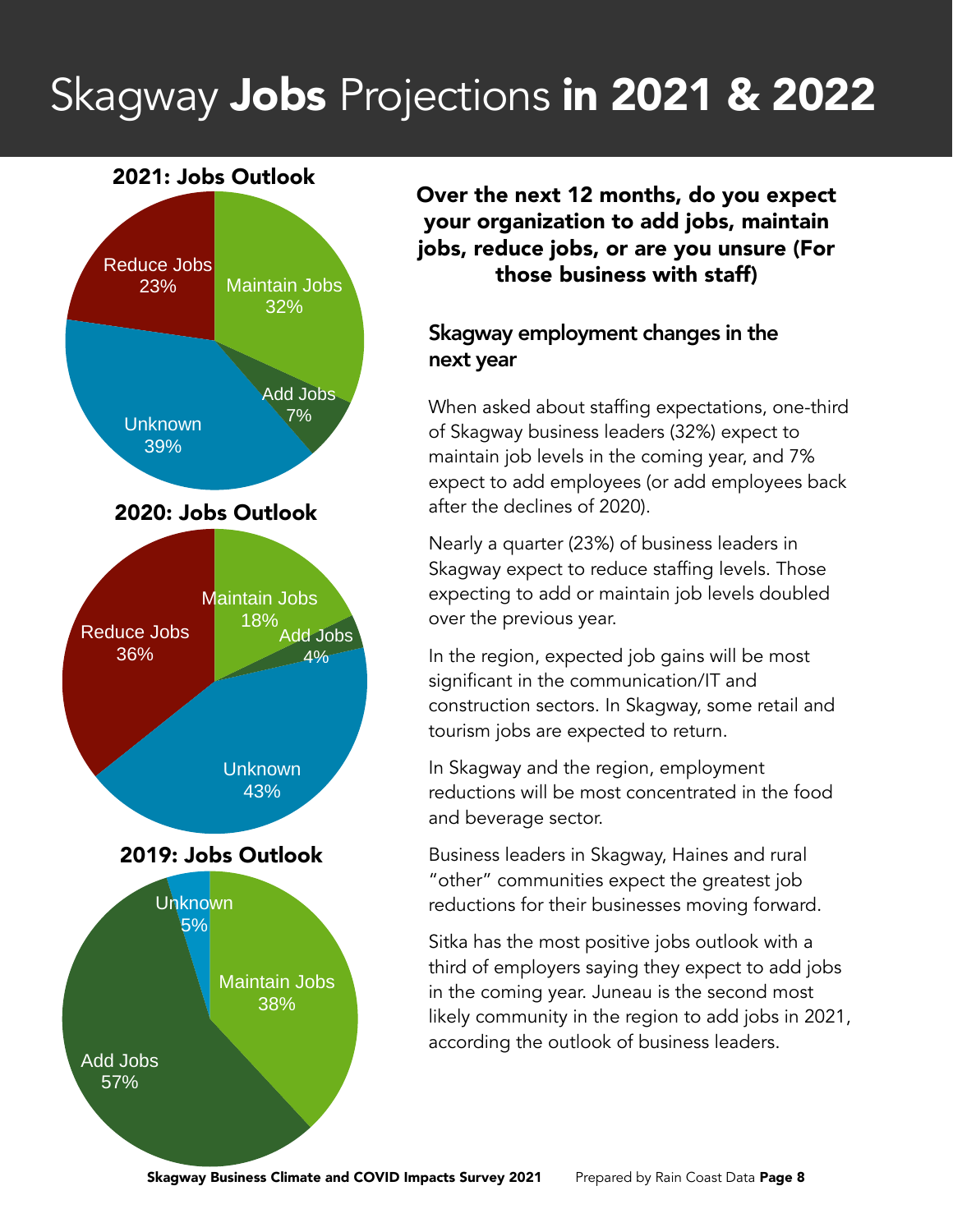jobs, maintain jobs, reduce jobs, or are you unsure<mark>?</mark> By Community: Jobs in Next 12 Months Over the next year, do you expect your organization to add

By Regional Industry **By Community** 



Add jobs Maintain the same amount of jobs

Communications, IT Construction Financial Activities Other Non-profit Retail, Wholesale Trade Transportation (non-tourism) Food/Beverage Services Seafood Visitor or Tourism Professional & Business Services 0% 50% 100% 62% 38% 52% 40% 33% 70% 33% 38% 8% 9% 9% 15% 17% 19% 20% 33% 33% 50% Sitka Juneau Petersburg Ketchikan Prince of Wales Island 0% 50% 100% 64% 41% 50% 51% 45% 9% 14% 18% 18% 32%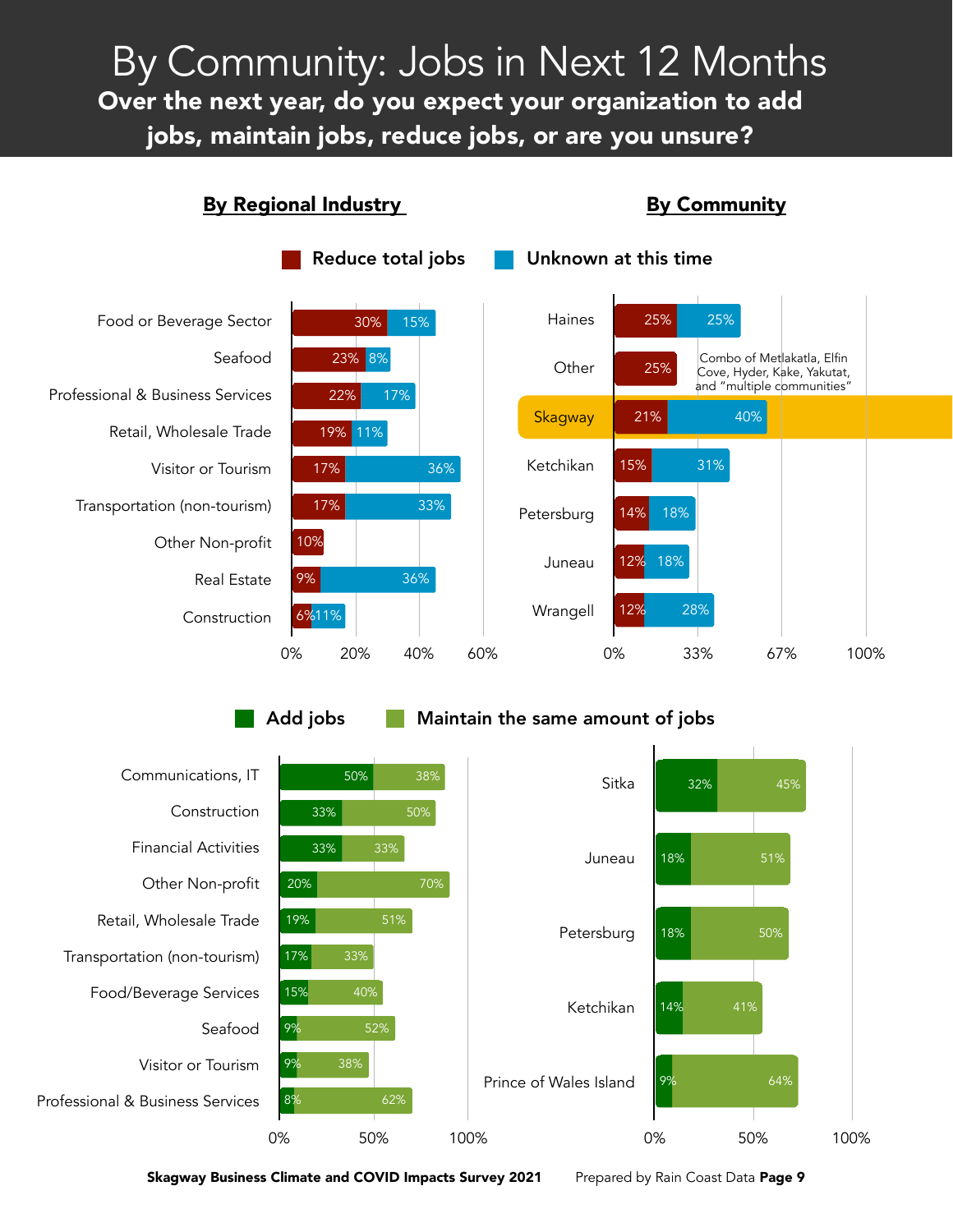### Skagway Businesses COVID-19 Impacts

Skagway business leaders were asked how COVID-19 is impacting their businesses. Responding employers have already laid off 71% of their total workforce due to the COVID-19 virus. Skagway business revenue was down 61% so far due to the pandemic. A third of respondents say that they are at risk of closing permanently, while 19% say that they are not at risk.



If you answered "yes" above, how many weeks of the current situation do you think you will be able to survive?

19%

No - Not at risk

**Average = 22**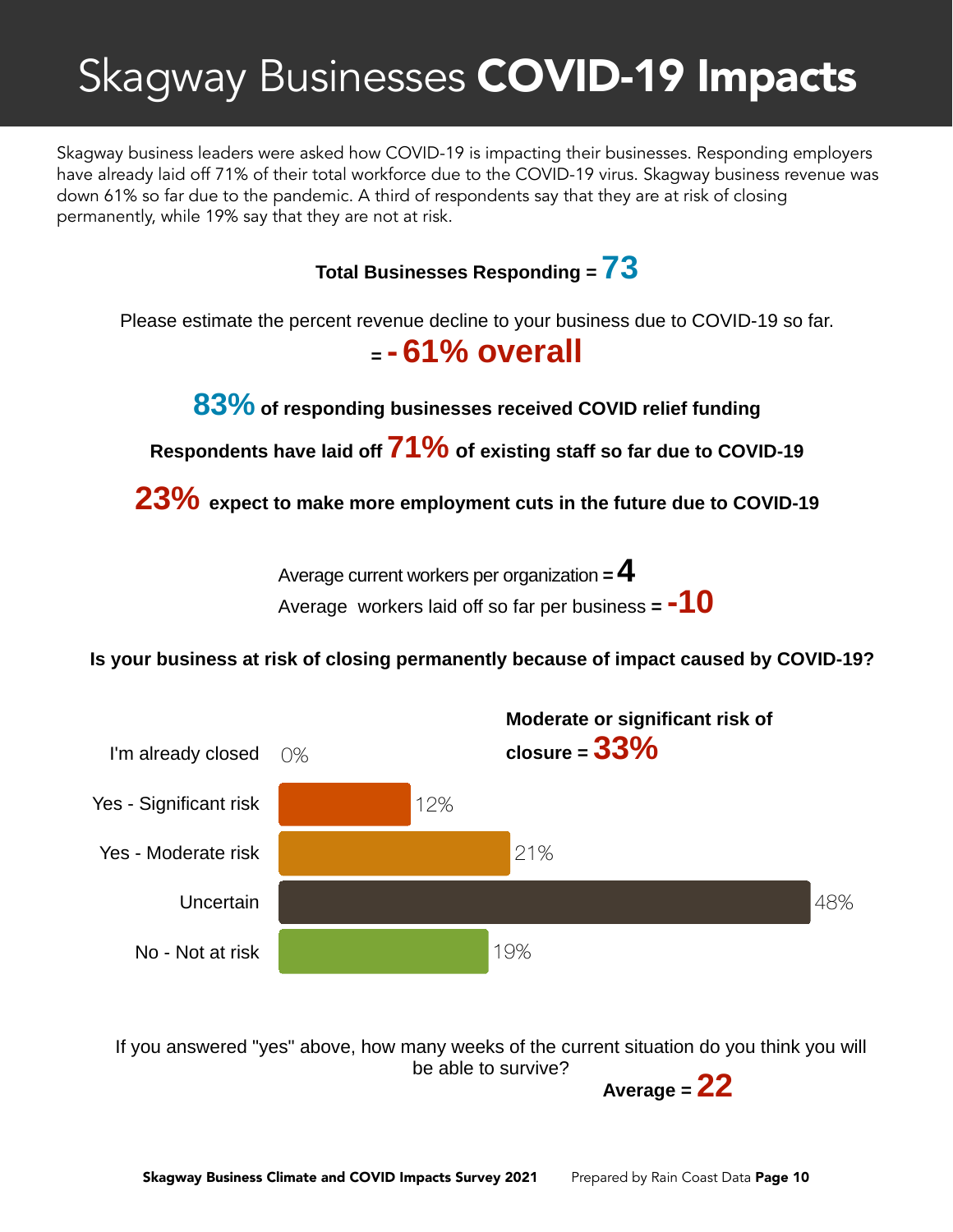### Please estimate the percent revenue decline to your business due to COVID-19: By Industry and Community

On average, reporting businesses have lost 42% of their revenue due to COVID-19. By community, Skagway businesses have lost the most, with reported average revenue loss of 61%, followed by Ketchikan, Haines, and Gustavus. Sitka businesses report the smallest average revenue decline of "only" 22%. In Skagway, the tourism sector is down by 77%, while the retail sector is down by 67%.

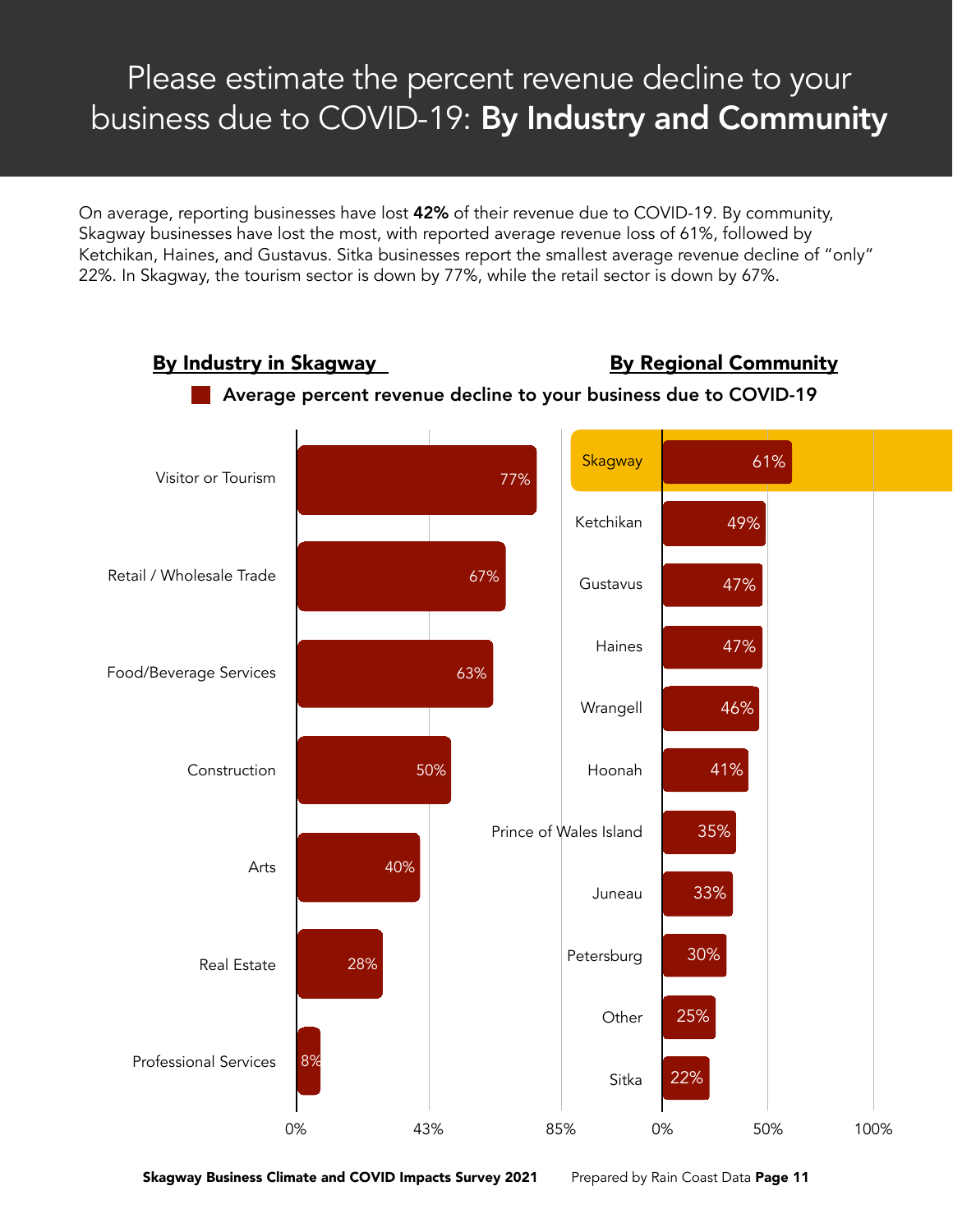### Is your business at risk of closing permanently because of impacts caused by COVID-19? By Industry and Community

Nearly a quarter of respondents (22%) are at risk of closing permanently or have already closed. The following charts analyzed which sectors and communities are at the greatest risk of being unviable due to the COVID economy. Businesses in Hoonah, Ketchikan, and Skagway face the highest risks of closure, while Sitka businesses appear to be the most resilient at the moment. Tourism, the food and drink sector, and transportation have the greatest risk of closing due to the pandemic, while the mining and Alaska Native entities have the lowest risk.

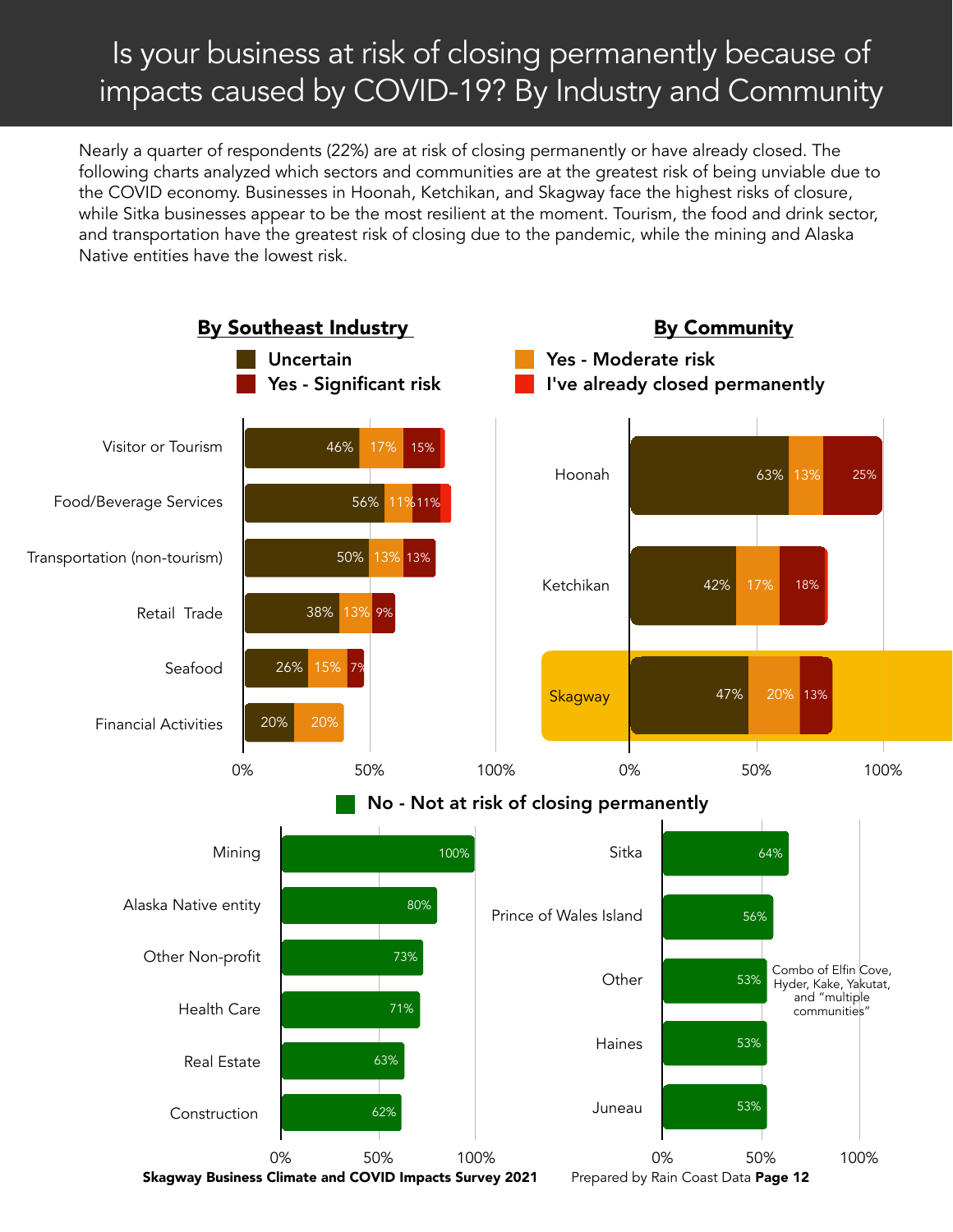### What was the impact of relief funding to your Skagway organization? (check all that apply)

Businesses that received funding were asked about the impact of the COVID-19 aid they received. **Nearly** half (46%), reported that they would have closed permanently without the pandemic relief dollars. A third of respondents said that the funding allowed their businesses to retain staff. A quarter of businesses used their relief funding to pivot their operation model to attract new customer, move online, or move into new markets.

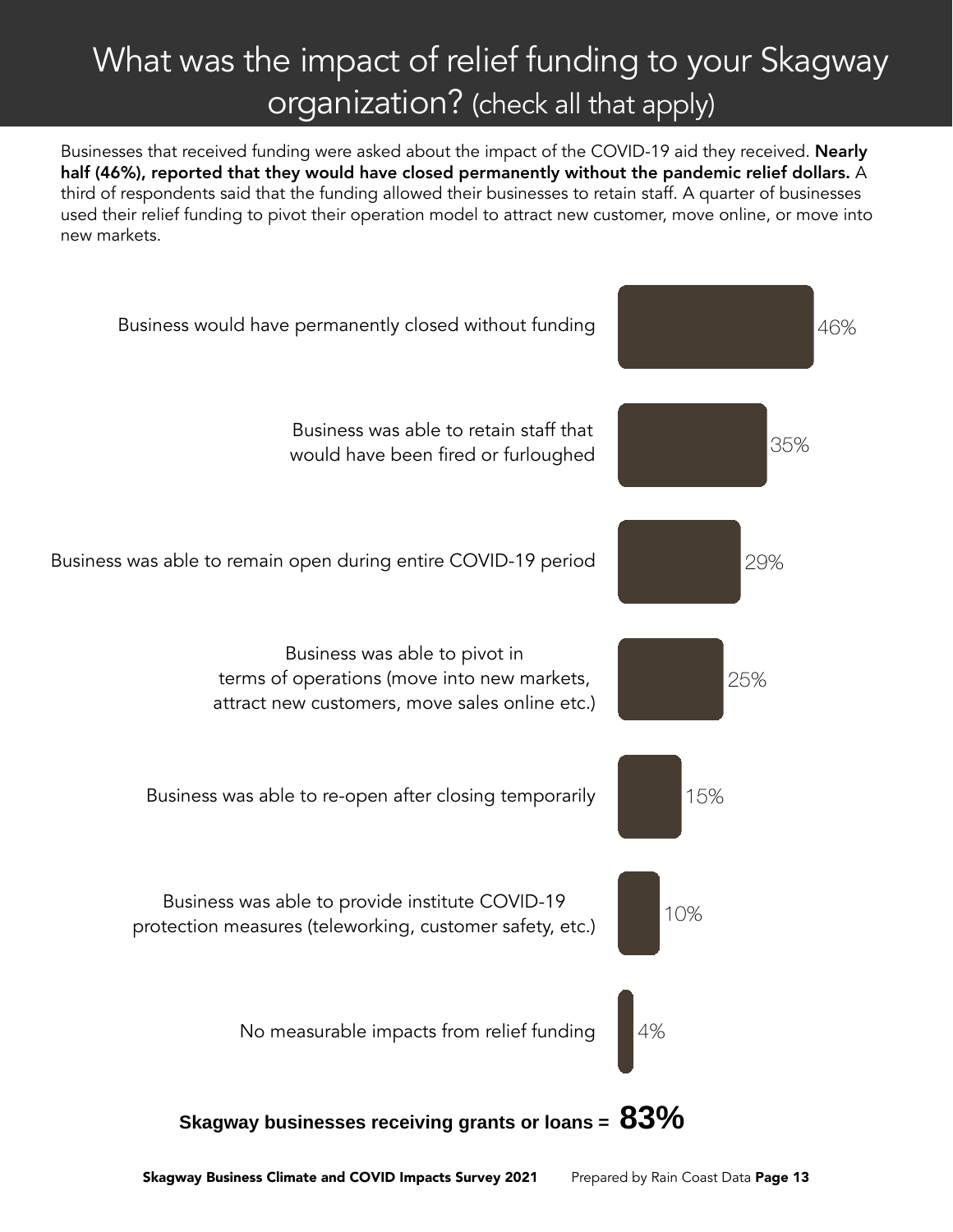According to the Alaska Small Business Development Center (SBDC), which tracks four stimulus programs: PPP, EIDL (and EIDL Advanced), Alaska's state CARES program, and the local municipal grants, Skagway businesses and organizations have received \$27 million in COVID-19 funding.

| <b>Borough Name</b>   | <b>Updated PPP</b> | <b>EIDL</b>  | <b>AK CARES</b> | <b>EIDL Advance</b> | <b>Local Grants</b> | <b>Total</b>  |
|-----------------------|--------------------|--------------|-----------------|---------------------|---------------------|---------------|
| IJuneau               | \$86,664,259       | \$30,570,500 | \$16,837,011    | \$1,921,000         | \$53,288,390        | \$189,281,160 |
| Ketchikan Gateway     | \$55,171,734       | \$19,400,900 | \$12,101,232    | \$860,000           | \$24,296,962        | \$111,830,828 |
| <b>Sitka</b>          | \$31,538,964       | \$13,444,700 | \$10,328,797    | \$883,000           | \$13,872,489        | \$70,067,950  |
| Petersburg            | \$14,550,154       | \$6,535,900  | \$8,883,111     | \$394,000           | \$4,669,365         | \$35,032,530  |
| Skagway               | \$8,564,780        | \$7,301,400  | \$3,991,615     | \$274,000           | \$7,301,019         | \$27,432,814  |
| <b>Haines</b>         | \$5,734,361        | \$4,786,000  | \$5,189,718     | \$300,000           | \$3,497,809         | \$19,507,888  |
| Prince of Wales-Hyder | \$5,685,488        | \$2,916,200  | \$3,541,603     | \$145,000           | \$4,017,498         | \$16,305,789  |
| Wrangell              | \$4,214,089        | \$2,222,200  | \$3,766,325     | \$97,000            | \$3,365,535         | \$13,665,149  |
| Hoonah-Angoon         | \$3,178,375        | \$2,693,200  | \$1,948,335     | \$196,000           | \$3,526,453         | \$11,542,363  |
| Yakutat               | \$1,753,865        | \$729,300    | \$935,661       | \$24,000            | \$1,566,335         | \$5,009,161   |
| #N/A                  | \$0                | SO.          | \$182,693       | \$0                 | \$149,389           | \$332,082     |
|                       | \$217.056.071      | \$90,600,300 | \$67,706,101    | \$5,094,000         | \$119,551,244       | \$500,007.714 |

In addition to the analysis above, additional funds were allocated to the Skagway Traditional Council and to the Tlingit Haida Regional Housing Authority on behalf of Skagway.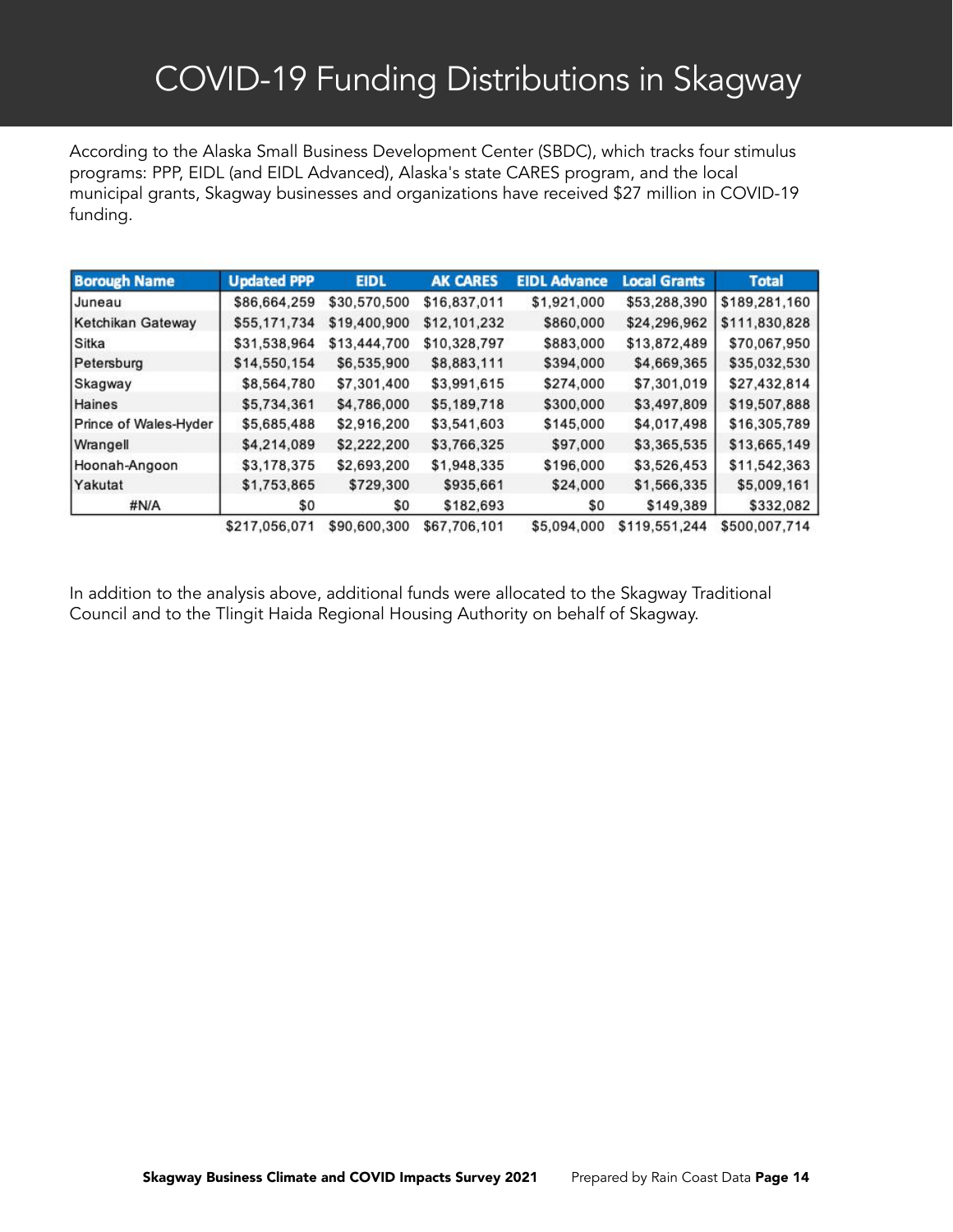### What does your business need funding for most moving forward? Skagway only (check all that apply)

Skagway business leaders were asked what help they most want and need moving forward. Top answers include replacement of lost revenue, help paying bills, rent, and insurance payments.

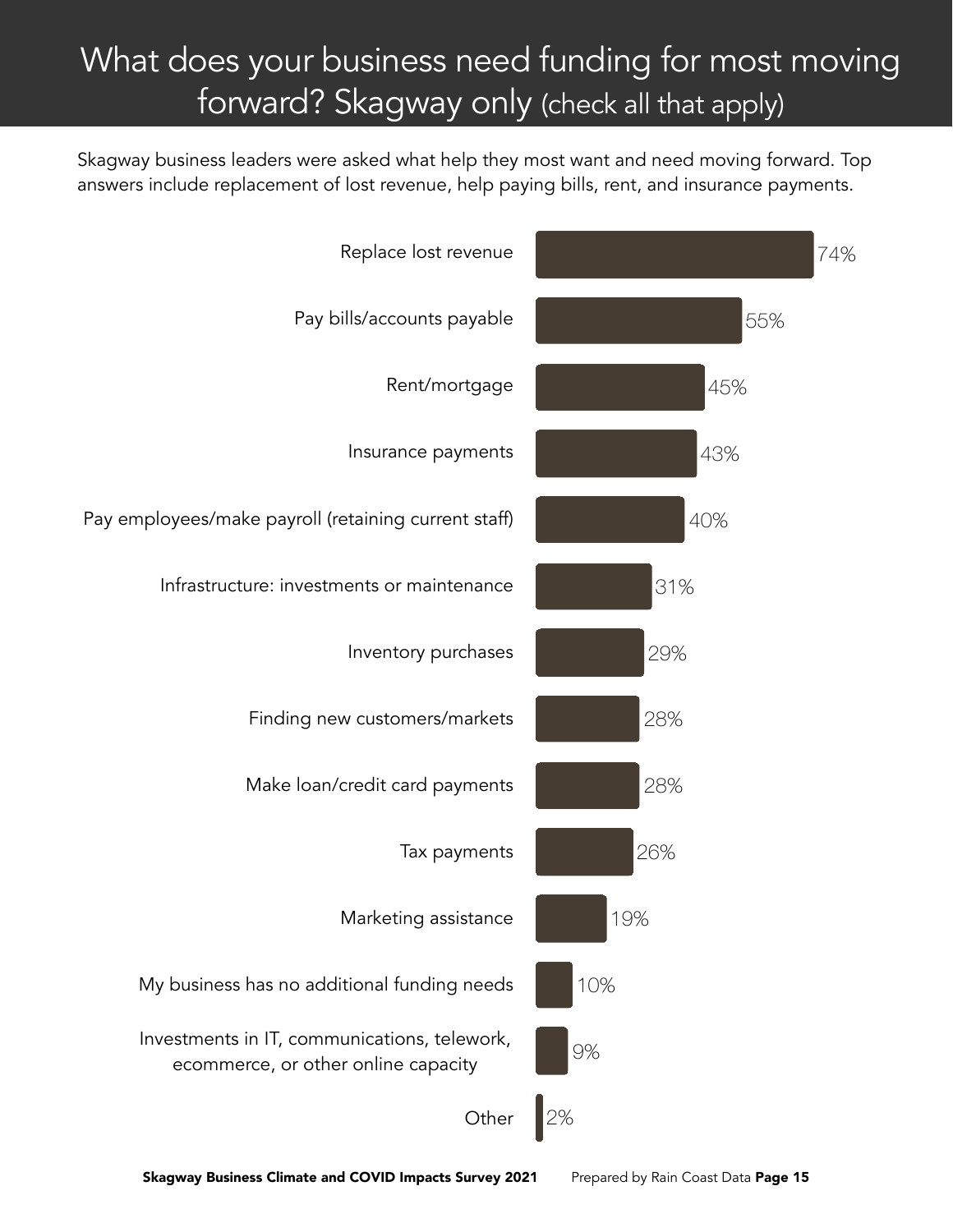### Open Ended **Responses**

**Please elaborate on how COVID-19 has impacted your organization. Looking forward what are your hopes or concerns? Are you refocusing on online services or remote employment? Are you changing the products you create to try to capture new markets?** 

#### **Visitor or Tourism**

- As a recreational tourism rental business, we needed people here in volume to make any money. Since that hasn't happened, we had to pivot an open an online gift store. Our business was supposed to open in May 2020. Because of this we didn't qualify for PPP because we had no payroll, but we have all the same expenses an established business.
- COVID has decimated the tourism economy in Skagway. No cruise ships are allowed to sail. I am moving to online sales in an effort to make it to next year.
- Covid-19 shut down our business entirely. We are an in-person, tourism-based business so remote products/new markets aren't realistic. We are desperately trying to stay afloat until tourists are able to return to Skagway.
- Cruise industry. We have been completely shut down.
- No cruise ships = No business
- No cruise ships equaled no business. Simple.
- Thankfully we have a 20 year + business. No mortgage. Never overextended our debt. But neither of these helps put wages into employees pockets
- We are a store in a tourist town with no tourists for the second straight summer. Local business amounts to only 5% of our revenue.
- We are doing a line of wholesale items to sell for the upcoming tourist season. Skagway is a very unusual place in Southeast Alaska because our only commerce is Tourism. We are really struggling and losing families weekly. My fear is that by the time the cruise ships return there will be no one here to serve them, except the cruise ships themselves.
- We have no hope without a) Cruise ships returning by July 1, 2021 or b) In lieu of ships a grant program so we can pay insurance, rent, equipment payments etc. 100% of our customers arrive by cruise ship and we have not had revenue since October 2019. The balance sheet for our company has collapsed. We have mortgaged our home for needed cash. There is no financing available if you do not have a date certain to be back in business. We need revenue replacement grants at this point.

#### **Food/Beverage Services**

• We are a seasonal business located in Skagway, Alaska. We are 100% dependent on cruise ships, and without the cruise ships, there is no way to open and afford the cost of overhead. We have not been open since September 2019, and we will not open until the cruise ships return. I am in support of waiting until the risk can be managed properly and safely; however, the fact is since we closed almost two years ago, I have still had to pay license, insurance, utilities, legal, accounting, and make investor payments. All of this has come out of my own pocket, and I have not been able to lock in anything besides the \$4,000 in the form of the advance EIDL. I have been trying to submit a loan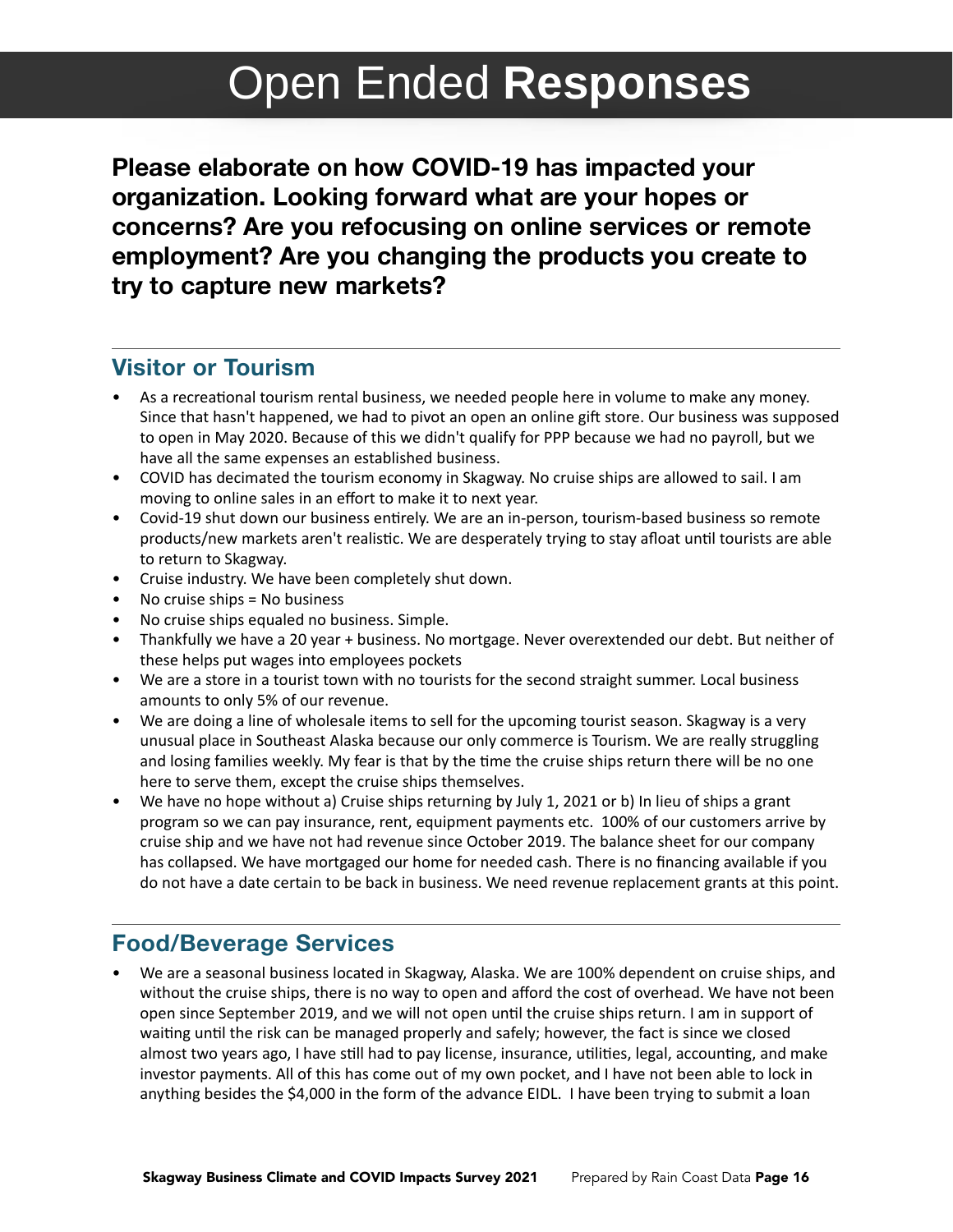package to attempt to make improvements, put money into the community, but with the unknown, the banks are extremely wary of the situation. In short, between 2020 and 2021, we will lose nearly a million in revenue. All my equipment will be aging and will most likely need work or replacements when reopening.

We aren't doing much different. Just hanging on.

#### **Retail / Wholesale Trade**

- No tourism means way less customers. Luckily I have a loyal local following helping me keep my business afloat. But tourist dollars get me past just breaking even.
- We are a tourism town and rely on the cruise ships. No cruise ships for the last year and this year, have drastically dropped our economy. When the cruise ships return hopefully our community will rebound.

#### **Arts**

- Several stores that sell my photography have not been open since before the pandemic. This has significantly impacted my sales...and left me with a surplus of inventory. I have a website and continue to promote through there.
- Program modification with COVID Mitigation efforts in place.
- Closed borders impacted printing of our paper in Whitehorse. We pivoted to online. Used grant money to print. We don't pay ourselves. Business partner and I work for free in order to pay the bills. We work external jobs to pay our personal bills.

#### **Construction / Architecture / Engineering**

- I think our economy will come roaring back. With financial backing we could expand infrastructure and be prepared to meet the new demand.
- My business has completely stopped. I have no hope for this year 2021. I can only hope to hold out to the 2022 season. We cannot even drive to Whitehorse.
- Our local economy is down over 92%! I'm trying to secure federal contracts to bring outside money into our town, as local money is nonexistent. Since Thanksgiving of last year, over 80% of my business receivables have gone unpaid.

#### **Other**

- The seasonal employees and tourists utilize my services have greatly comprised my small growing business that I have built from the ground up,
- We are 100% on the cruise industry. We have had \$0 revenue with no additional funding consideration any different to other business with a much smaller loss. Those in the cruise industry haven't received any additional special funding, yet we are impacted the most.
- Insurance customers dropped drastically.
- We have not been able to pick up new contracts or add an employee.
- I have concerns regarding lack of business; and if my business and other local businesses can make it through until May 2022 when cruise ships return. If ships return to Skagway in May 2022 that would be 30 months between cruise ships with a global pandemic cherry right on top that has decimated